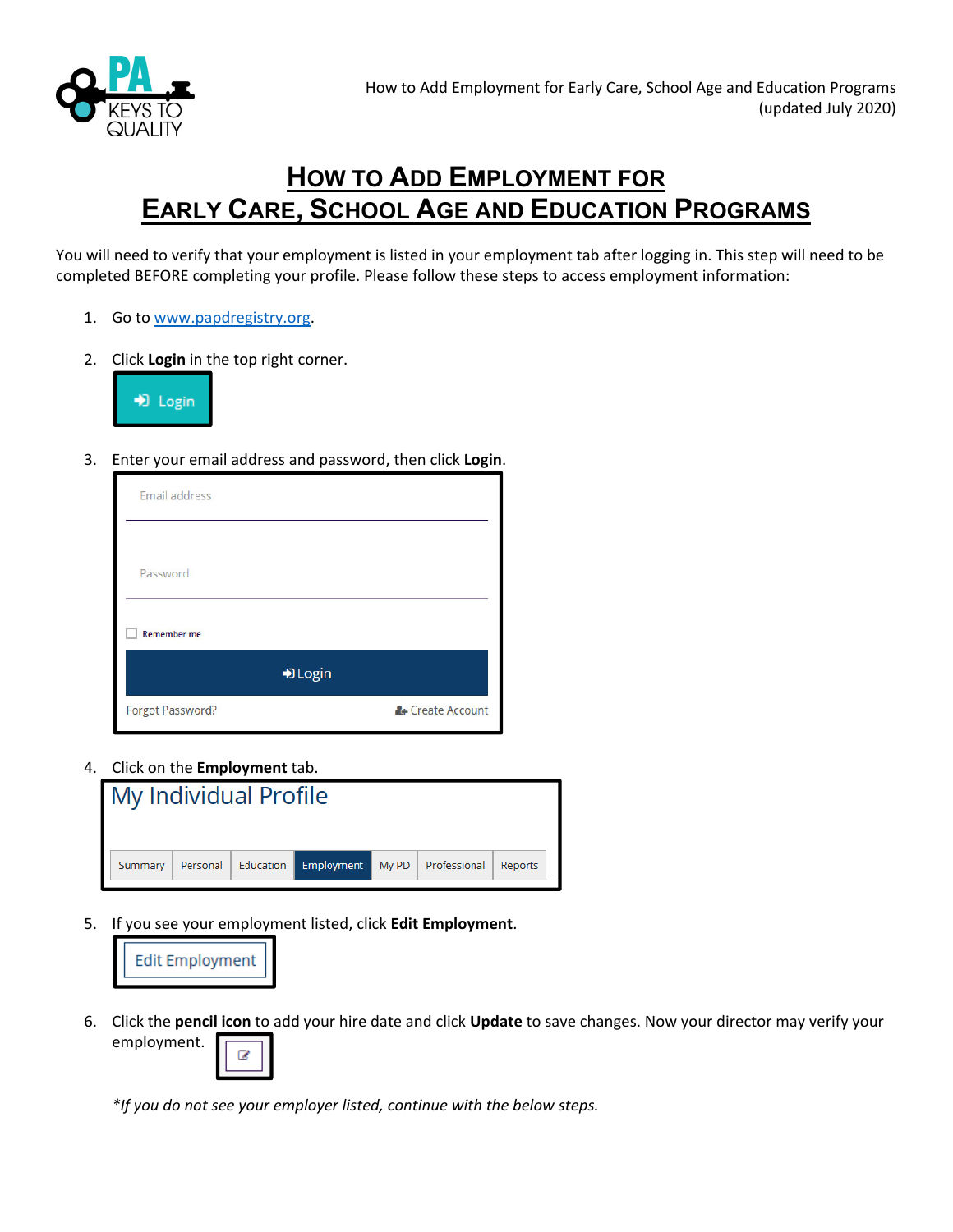

7. Click **Add Position**.

**Add Position** 

8. Click Select next to the Early Care, School-Age and Education Programs. Please note that your Organization ID is *NOT your MPI number* option.

| <b>Position Details</b>                                                                                                                                                                                                                                                                                                                  |                                  |
|------------------------------------------------------------------------------------------------------------------------------------------------------------------------------------------------------------------------------------------------------------------------------------------------------------------------------------------|----------------------------------|
| Please select the program type in which you are employed. Once you click on the selct tab, you may choose to<br>search your program by program ID (check with your program administrator for this number) or by program<br>name. If you are selecting the program name, please make sure it is the correct program.                      | <b>Return to Employment List</b> |
| Early Care, School-Age and Education Programs. Please note that your Organization ID is NOT your MPI number.                                                                                                                                                                                                                             |                                  |
| Select this button if your employer is any of the following:                                                                                                                                                                                                                                                                             |                                  |
| . Head Start or Early Head Start<br>· Family child care provider<br>· Child Care Center<br>· School-age program (Before school, After school, etc.)<br>· School-based Pre-K or Preschool program<br>· Early Childhood Special Education                                                                                                  | Select                           |
| Out of state early learning or school age care or employment not related to early learning or school age care                                                                                                                                                                                                                            | Select                           |
| Other Organization Types                                                                                                                                                                                                                                                                                                                 |                                  |
| Select this button if your employer is any of the following:                                                                                                                                                                                                                                                                             |                                  |
| • Training Organizations<br>. Non-profits that do not directly offer child care or early education<br>· State and local agencies<br>· State and local government<br>. Institutes of Higher Education<br>· Professional Associations<br>· Child Care Aware agencies<br>· License-exempt programs<br>. Legally non-licensed care providers | Select                           |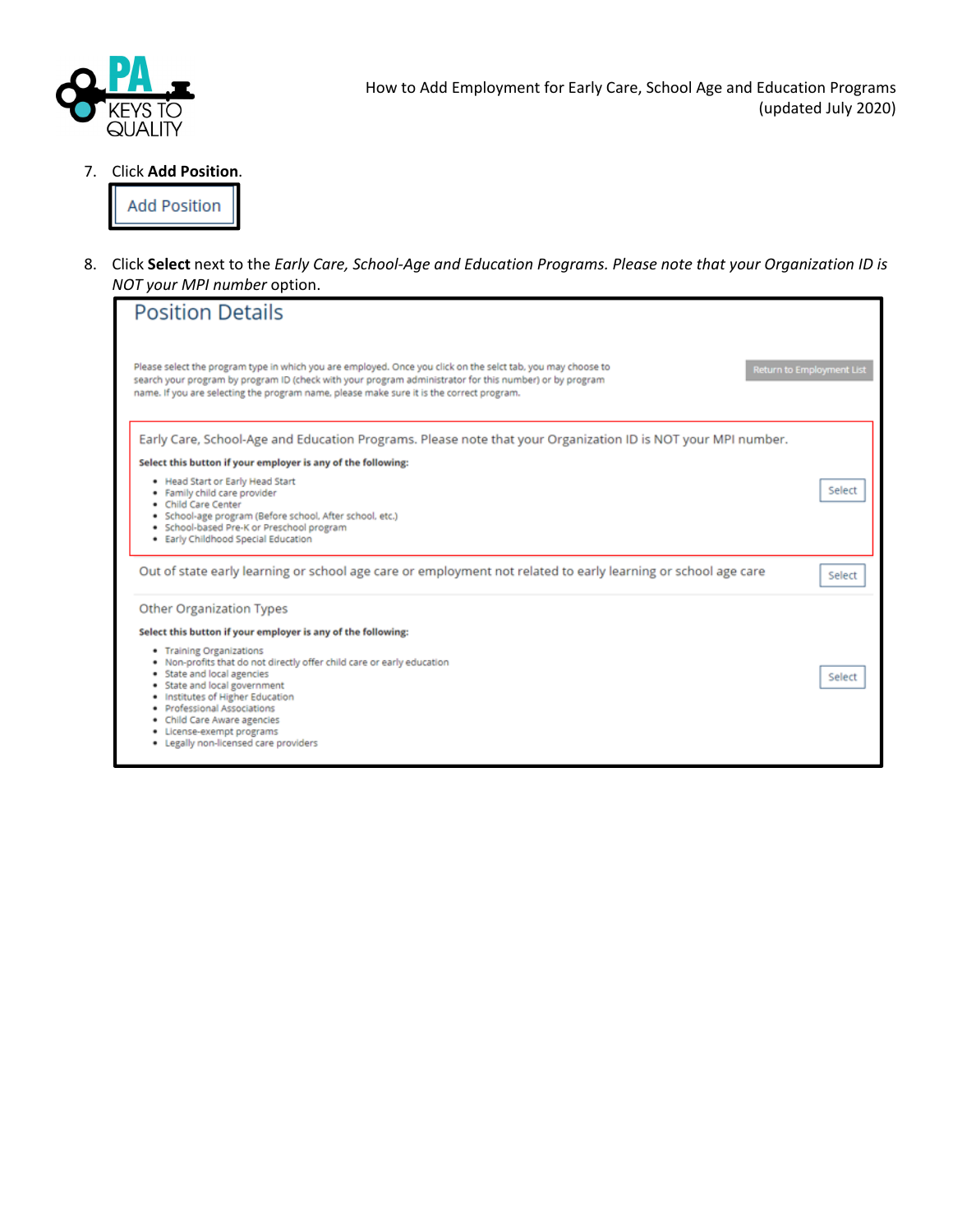

9. Enter your **Organization ID** or **Employer Name/City** or **MPI Number** or **School District Number** to search for your Organization. Click Search. \*If you think that you have reached the wrong area, you can click Start Over and *it will take you back to Employer Search options*.

| Search for: Early Care, School-Age and Education Programs. Please note that your Organization ID is NOT your MPI number.                                                                                                                                                                                         |  |  |
|------------------------------------------------------------------------------------------------------------------------------------------------------------------------------------------------------------------------------------------------------------------------------------------------------------------|--|--|
| Please select the program type in which you are employed. Once you click on the selct tab, you may choose to search your program by program ID (check with your<br>program administrator for this number) or by program name. If you are selecting the program name, please make sure it is the correct program. |  |  |
|                                                                                                                                                                                                                                                                                                                  |  |  |
| Organization ID                                                                                                                                                                                                                                                                                                  |  |  |
| a                                                                                                                                                                                                                                                                                                                |  |  |
| Search                                                                                                                                                                                                                                                                                                           |  |  |
|                                                                                                                                                                                                                                                                                                                  |  |  |
| <b>Employer Name</b>                                                                                                                                                                                                                                                                                             |  |  |
| ٥                                                                                                                                                                                                                                                                                                                |  |  |
| City                                                                                                                                                                                                                                                                                                             |  |  |
| $\alpha$                                                                                                                                                                                                                                                                                                         |  |  |
| Search                                                                                                                                                                                                                                                                                                           |  |  |
|                                                                                                                                                                                                                                                                                                                  |  |  |
| <b>MPI Number</b>                                                                                                                                                                                                                                                                                                |  |  |
| a.                                                                                                                                                                                                                                                                                                               |  |  |
| <b>Search</b>                                                                                                                                                                                                                                                                                                    |  |  |
|                                                                                                                                                                                                                                                                                                                  |  |  |
| <b>School District Number</b>                                                                                                                                                                                                                                                                                    |  |  |
| a                                                                                                                                                                                                                                                                                                                |  |  |
| Search                                                                                                                                                                                                                                                                                                           |  |  |
|                                                                                                                                                                                                                                                                                                                  |  |  |

10. Locate your correct organization. Please make sure you select the correct organization based on the location of the organization since many organizations have multiple locations. Note the Organization ID is not the MPI number of your organization. Click on your organization.

| <b>Organization ID</b> | Click on the Organization ID or Employer Name to that organization to your employment record.<br>Name | Address                                     | License | <b>Effective</b> |
|------------------------|-------------------------------------------------------------------------------------------------------|---------------------------------------------|---------|------------------|
|                        |                                                                                                       |                                             |         |                  |
| 12124                  | KinderCare 073079                                                                                     | 420 BELMONT AVE<br>BALA CYNWYD, PA 19004    |         | N/A              |
| 12602                  | KINDERCARE LEARN CNT 073043                                                                           | 4075 LONDONDERRY RD<br>HARRISBURG, PA 17109 |         | N/A              |
| 12082                  | KINDERCARE LEARNING CENTER                                                                            | 201 RADIO PARK LN<br>BROOKHAVEN, PA 19015   |         | N/A              |
| 12081                  | KINDERCARE LEARNING CENTER                                                                            | 489 W BUTLER AVE<br>CHALFONT, PA 18914      |         | N/A              |
| 11434                  | KINDERCARE LEARNING CENTER                                                                            | 3715 KOHLER PL<br>CAMP HILL, PA 17011       |         | N/A              |
| 15645                  | KINDERCARE LEARNING CENTER                                                                            | 100 CAMPUS DR<br>COLLEGEVILLE, PA 19426     |         | N/A              |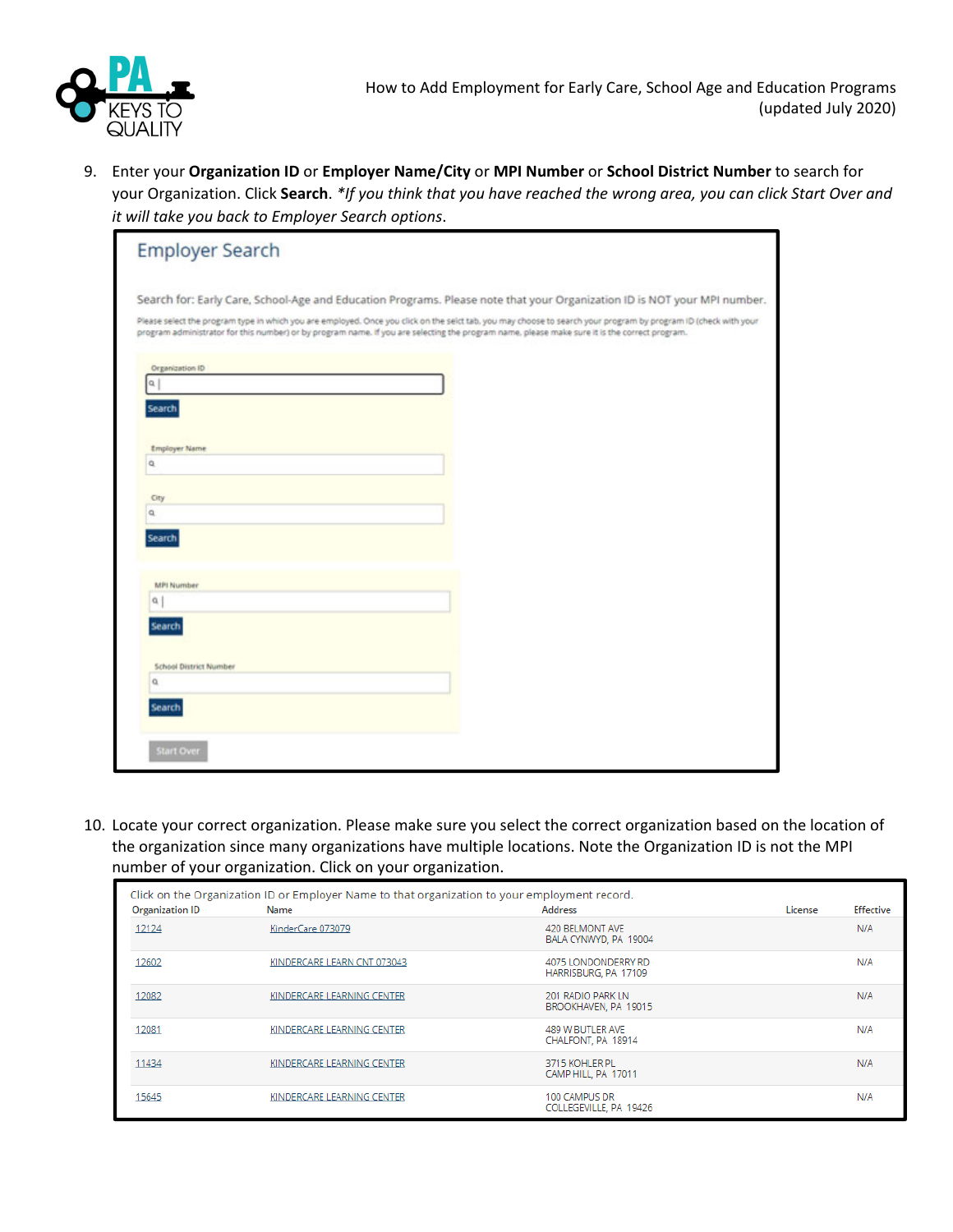

11. Confirm the Program Information and click **Confirm**.

| <b>Position Details</b>                                                                             |                                                                                          |  |
|-----------------------------------------------------------------------------------------------------|------------------------------------------------------------------------------------------|--|
| You selected the following program. Confirm the selected program is correct.<br>Program Information |                                                                                          |  |
| Name                                                                                                | Pennsylvania Key                                                                         |  |
| <b>Address</b>                                                                                      | 200 North Third Street, Harrisburg, PA 17101<br><b>PA County</b><br><b>United States</b> |  |
| Phone                                                                                               | (800) 234-6031                                                                           |  |
| Email                                                                                               | registry@pakeys.org                                                                      |  |
| Confirm<br><b>Return</b>                                                                            |                                                                                          |  |

*\*Continue to next page for last steps.*